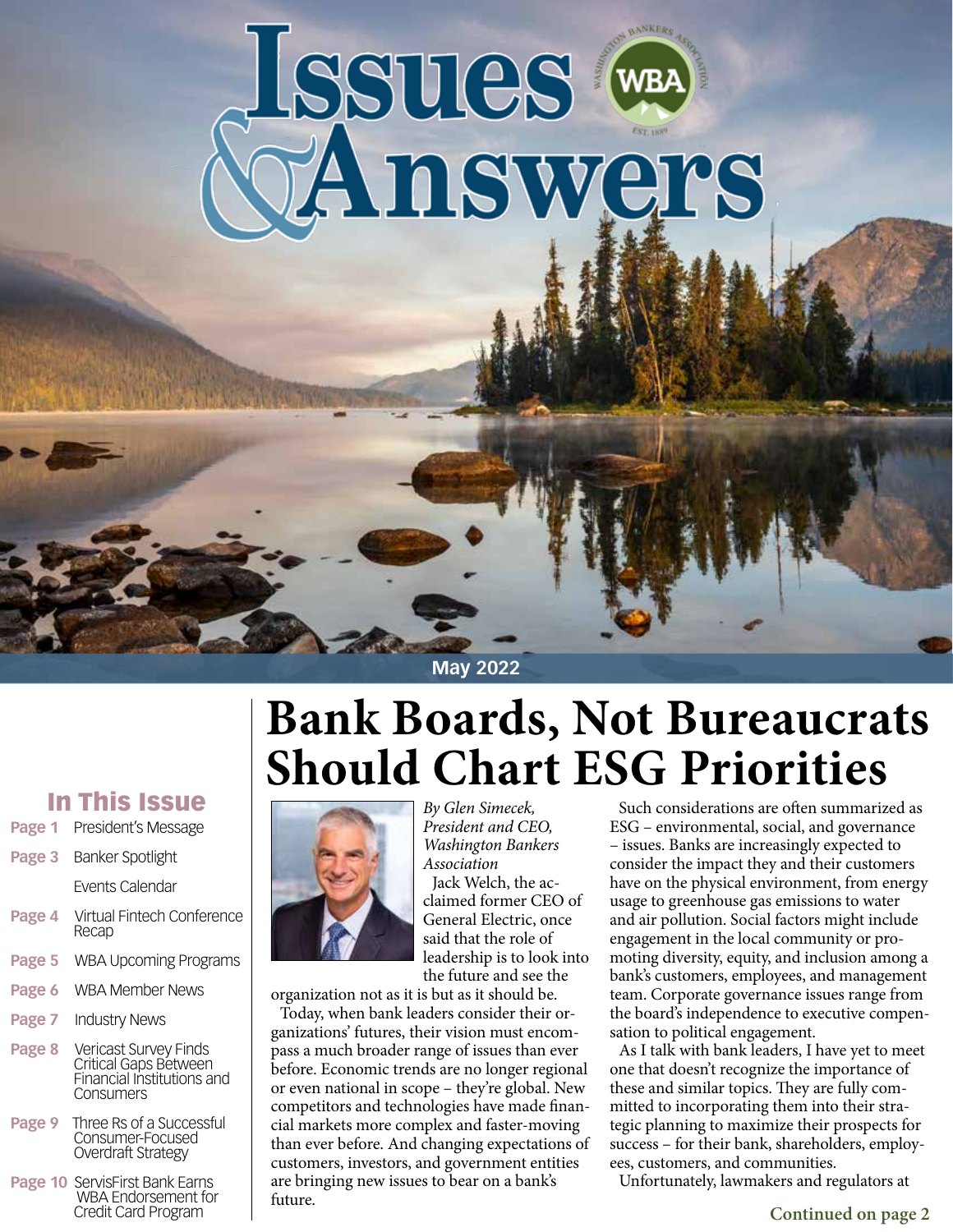

#### Issues & Answers – May 2022

*The official publication of the Washington Bankers Association is sponsored by Vericast and WBA Professional Services.*

#### **WBA Staff**

Glen Simecek, President & CEO (206) 447-1700, glen@wabankers.com

Duncan Taylor, SVP, Programs & Member Services (206) 344-3492, duncan@wabankers.com

> Kyle Hayden, Controller (206) 344-3476, kyle@wabankers.com

Katherine Nyerick, Director of Education (206) 344-3484, katherine@wabankers.com

Sherry Krainick, Operations & Education Manager  $(206)$  447-1700, sherry@wabankers.com

Megan Managan, Director of Public Affairs (206) 344-3472, megan@wabankers.com

#### **2021-2022 Board of Directors**

**Chair:** Joe Kiley, President & CEO, First Financial Northwest Bank

**ABA GR Committee Representative:** Mark Mason, Chairman, President & CEO, HomeStreet Bank

**Immediate Past Chair:** Jon Jones, CEO, Washington Business Bank

**Secretary/Treasurer:** Brent Beardall, President & CEO, WaFd Bank

**Education Committee Chair:** Matt Deines, President & CEO, First Federal

**WBA PROS Chair:** Ken Johnson, EVP/Operations, Banner Bank

**ABA Community Bank Council Rep:** Eric Pearson, President & CEO, Community First Bank

#### **Directors**

Jay Coleman, SVP & Regional Credit Officer, KeyBank

Jack Heath, President & COO, Washington Trust Bank

Susan Horton, Chairman, President & CEO, Wheatland Bank

Bryan McDonald, President & COO, Heritage Bank

Brian Mulvaney, Market President, Union Bank

Greg Oakes, President & CEO, Cashmere Valley Bank

Gail Rasmussen, Commercial Banking Cross Segment Leader, Wells Fargo

Kerri Schroeder, President - Seattle, Bank of America

Laurie Stewart, President & CEO, Sound Community Bank

Clint Stein, President & CEO, Columbia Bank

Dave Swartley, SVP/Managing Director State Government Relations, U.S. Bank

#### **Contact Us**

Contact the Washington Bankers Association at 601 Union Street, Suite 1720, Seattle, WA 98101

Call us at (206) 447-1700 and visit us on the web at www.wabankers.com.

#### **Connect With Us**

Connect with the WBA online by following us on our social media accounts.

#### *On the Cover*

Emerald Island, located in Lake Wenatchee near Lake Wenatchee State Park, shines in the early morning sunlight in the spring. *Photo courtesy of Flickr by Cindy Shebley*

#### **Continued from page 1**

the federal and state – and sometimes even the local – levels are wading into these waters.

If banks are already focused on ESG issues, what's the problem with the public sector reinforcing their importance?

First, government directions may unduly constrain bank operations. Time and again, we have seen that our national and local economies are best served by a legal framework that allows banks to deliver products and services to their customers at the fairest and best cost possible. There are many reasons why a bank might choose to do business or decline to do business with a particular company or industry. When those decisions are taken out of the hands of bank leaders and instead dictated by government mandate, economic distortions will inevitably occur.

Second, the individuals making those decisions and imposing those requirements on banks are often unelected regulators. Lawmakers often enact vague or general policy guidance, either because they don't have the time or inclination to get into the details or because they are hesitant about how a specific vote may look, and then leave the detailed rulemaking to a regulatory agency.

The problem with this approach is a regulatory agency is, by definition, narrowly focused on a specific subject area. The people working in the agency may not reflect the public's views at large, and their decision-making processes don't always recognize or balance the policy perspectives of diverse stakeholders the way a legislative body is designed to do.

Additionally, when ESG requirements are established through executive orders or agency rulemaking, they are more likely to swing back and forth than if they were enacted in statute. We have seen this with the changes in the regulatory focus and approach taken by the Obama, Trump, and now Biden Administrations at the federal level. When priorities shift with each election, the regulatory structure can't provide the direction that bank executives need for long-term planning.

Regardless of whether elected officials or unelected bureaucrats set ESG requirements, there is also the risk that their provisions may be unrealistic or inappropriate for a given market or bank. Banks need to comply with federal and state laws and regulations and need the flexibility to manage all forms of financial, operational, and reputational risk safely and prudently.

The most significant issues for a community bank in a rural area will be very different from the risks facing a large, multinational institution. Overly prescriptive ESG regulations constrain the ability of bank leaders to respond to the unique risks faced by their organizations.

Finally, government policymakers at all levels should remember and respect the free market's power in influencing corporate behavior. You may have seen signs like the one I recently spotted in the liquor aisle of a local supermarket, announcing that the store would no longer sell any Russian vodka because of the invasion of Ukraine.

It was a timely reminder that consumer expectations are a powerful force driving how businesses operate. They're a force that can influence corporate decisions not only on what products are sold but also on ESG issues like climate action, firearms policy, or labor relations.

From Jack Welch to the CEOs of WBA member banks, strong leaders recognize this. They are constantly thinking about those expectations and refining their organization's direction in response. And they're doing that whether or not there's a government mandate to do so.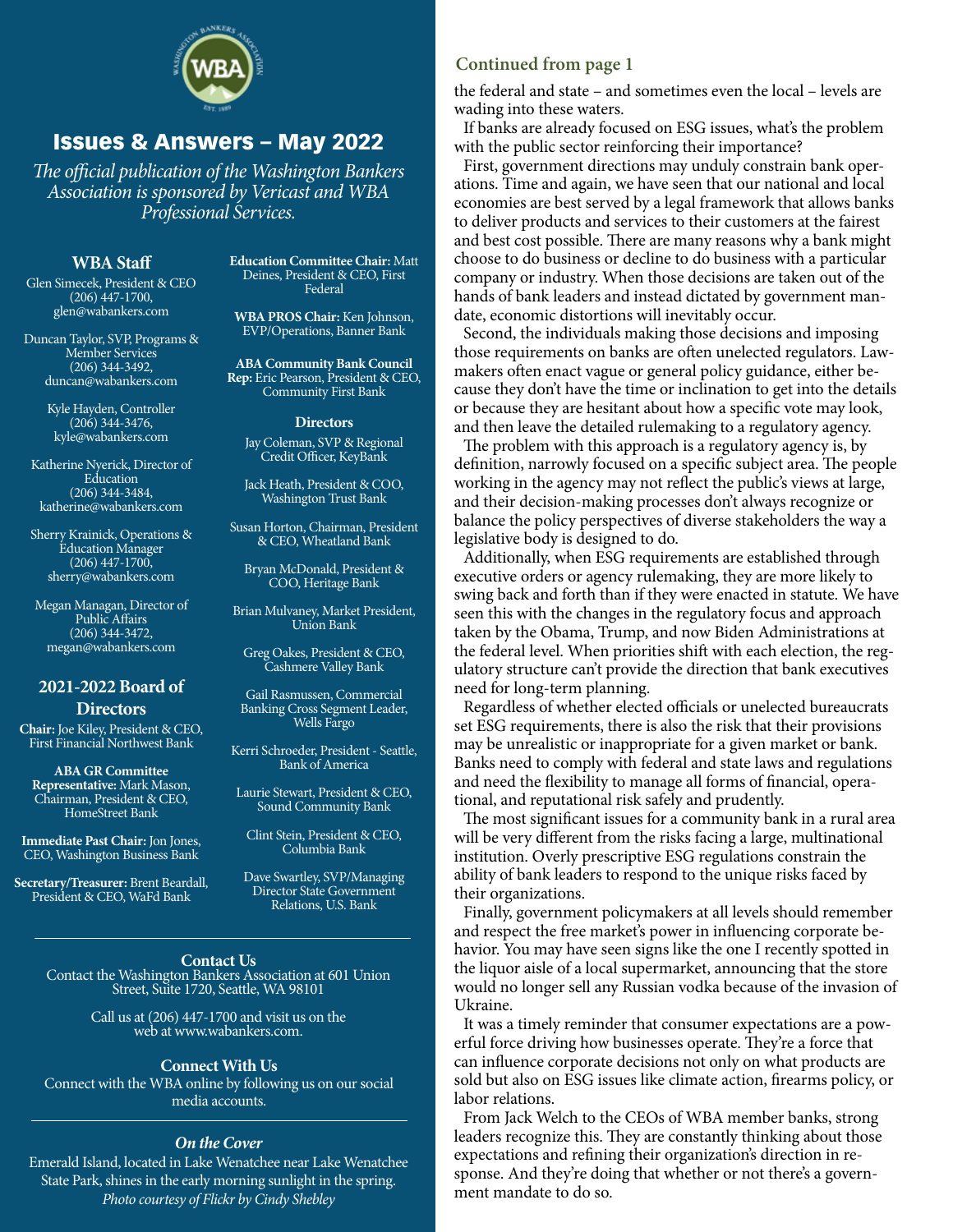# **Banker Spotlight: Nichoel Casey**



*Periodically we profile a Washington banker. If you have a banker you would like to spotlight, please contact Megan Managan at megan@ wabankers.com.*

#### **How did you get started in the banking business?** I started in banking as a teller 20 years ago and quickly realized how much posi-

tive impact community institutions can make. Since then, I have worked in banking finance, operations, and (after leaving the industry for a short time to complete my law degree) risk management and legal.

#### **What advice would you give to someone considering a career in banking today?**

Banking is more than just tellers who open bank accounts and loan officers who help with mortgage loans. There are so many other positions that work behind the scenes to facilitate customer products and services, support the institution's administration, develop a strategy for customer and commu-

#### **Day Job:** President & CEO, Raymond Federal Bank

**Success is:** Success is spending every day taking steps towards a purpose that sets your soul on fire!

**Defining Life Moment:** Graduating law school as I had dreamed of as a child. It allowed me to learn about the industry I love at a much deeper level.

I feel the best one-liner would be: "*Learn the rules like a pro so you can break them like an artist*." - Picasso

nity engagement, and ensure compliance with many requirements. Financial institutions have a job for just about anyone. It is rewarding to work in an industry that is vital to the economy's success.

#### **How are you involved in your community?**

I am currently teaching banking law and working with multiple non-profits to teach financial education and provide job training in the banking industry.

#### **Why do you take time from your busy schedule to volunteer?**

Community banks should know the needs of their communities, customers, and employees. I feel I will be a better leader by learning what is important to my community and can then adjust the bank's strategy to make the most significant impact.

#### **If you were to thank one person for helping you become the person you are today, who would it be, and what did they do?**

My husband. He is my biggest advocate and best friend. He fully understands and supports the vision I have to use my leadership position to impact my community and challenges me to be the best that I can be, always.

#### **How has your involvement with the WBA helped you advance your career?**

While I am new to the WBA, I can see the positive impact that the association has and look forward to developing a strong working relationship.

#### **What do you do for fun when you're not in the office?**

I enjoy spending time with my family, being at the beach and reading.



| <b>May 10</b> - NW Agriculture Conference, Three Rivers |  |
|---------------------------------------------------------|--|
| Conference Center, Kennewick                            |  |

**May 17-18** – Education/Human Resources Conference, Historic Davenport Hotel, Spokane

- **May 26**  NW Asset Liability Management Workshop, Lake Oswego, OR
- **July 11-13**  2022 IBA, NBA, OBA, WBA Annual Convention, Coeur d'Alene, ID
- **September 15**  Virtual Credit Analyst Development Program
- **September 26-28**  Bank Trainers Conference, Omni Dallas Hotel, Dallas, TX
- **October 12**  Retail Branch Manager Development Program
- **October 28** Women in Banking Conference, Seattle Renaissance Hotel

*To register or to learn more about any of the listed events, please visit www.wabankers.com/calendar.*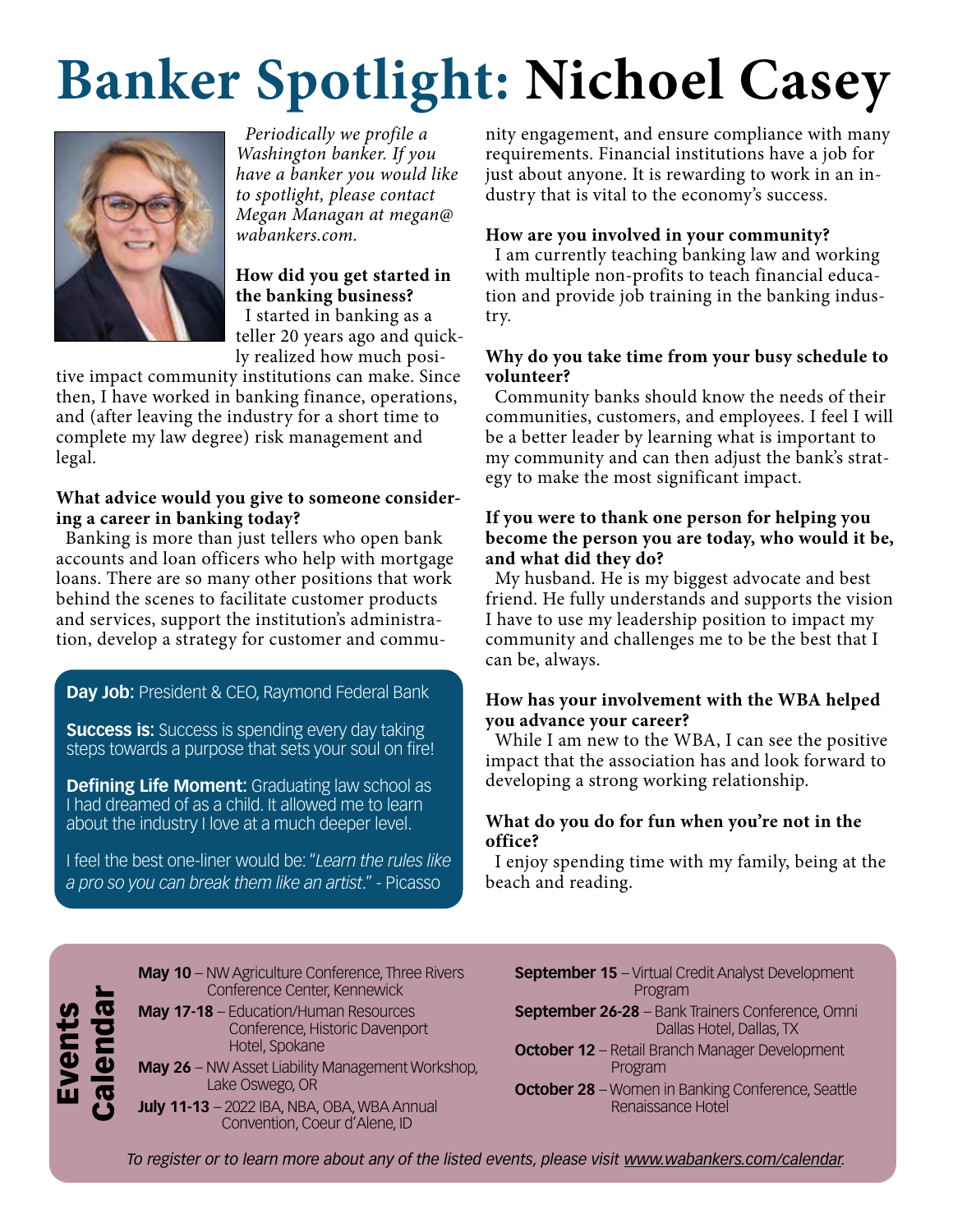# **Virtual Fintech Conference Focuses on Innovation and the Future of Banking**

In late April, bankers from across Washington attended the Virtual Fintech Conference, focusing on innovation and the future of the banking industry.

The conference kicked off with a session by FBI Special Agent Kevin Brennan, who discussed recent trends in cybercrime. He covered how the agency has seen an uptick in ransomware and other issues around business email scams. Brennan also discussed ways to mitigate, respond and report cyber-crimes to the FBI and how banks can work with their customers.

Once again this year, the conference featured four Buzz Sessions, where subject matter experts hosted a roundtable discussion. This year's sessions were hosted by Aunalytics on considerations for investing in and using data analytics, IP Services on change management, Beauceron Security on how to positively shape behavior using metrics, and Q5ID on digital identity management and verification. Each session encouraged conversation with the subject matter experts and other attendees.

To close out the first day of the conference, Rich Carlton, president and chief revenue officer at Aunalytics, discussed ways to enhance the customer experience and increase market share with AI-driven personalized interactions.

He shared how banks can use data and AI to unlock personalized experiences for customers and ways to leverage that data both inside and outside of the organization.

On the second day of the conference, Ryan Canin, CEO of DocFox, opened the day with a keynote on how banks can harness the power of digital in commercial banking. He said commercial banking remains one area of the industry not entirely digitized for various reasons, how banks can explore new digital tools to expand their business.

 After two more rounds of Buzz Sessions, the conference closed with JP Nicols, co-founder of FinTech Forge, with a session on lessons from innovation leaders. He shared ways some of the most innovative banks are winning in the current environment and what other banks can learn from their experiences.









### **2022 EDUCATION/ HUMAN RESOURCES CONFERENCE**

MAY 17-18, 2022 **HISTORIC DAVENPORT HOTEL, SPOKANE** 

Register online at www.wabankers.com/edhr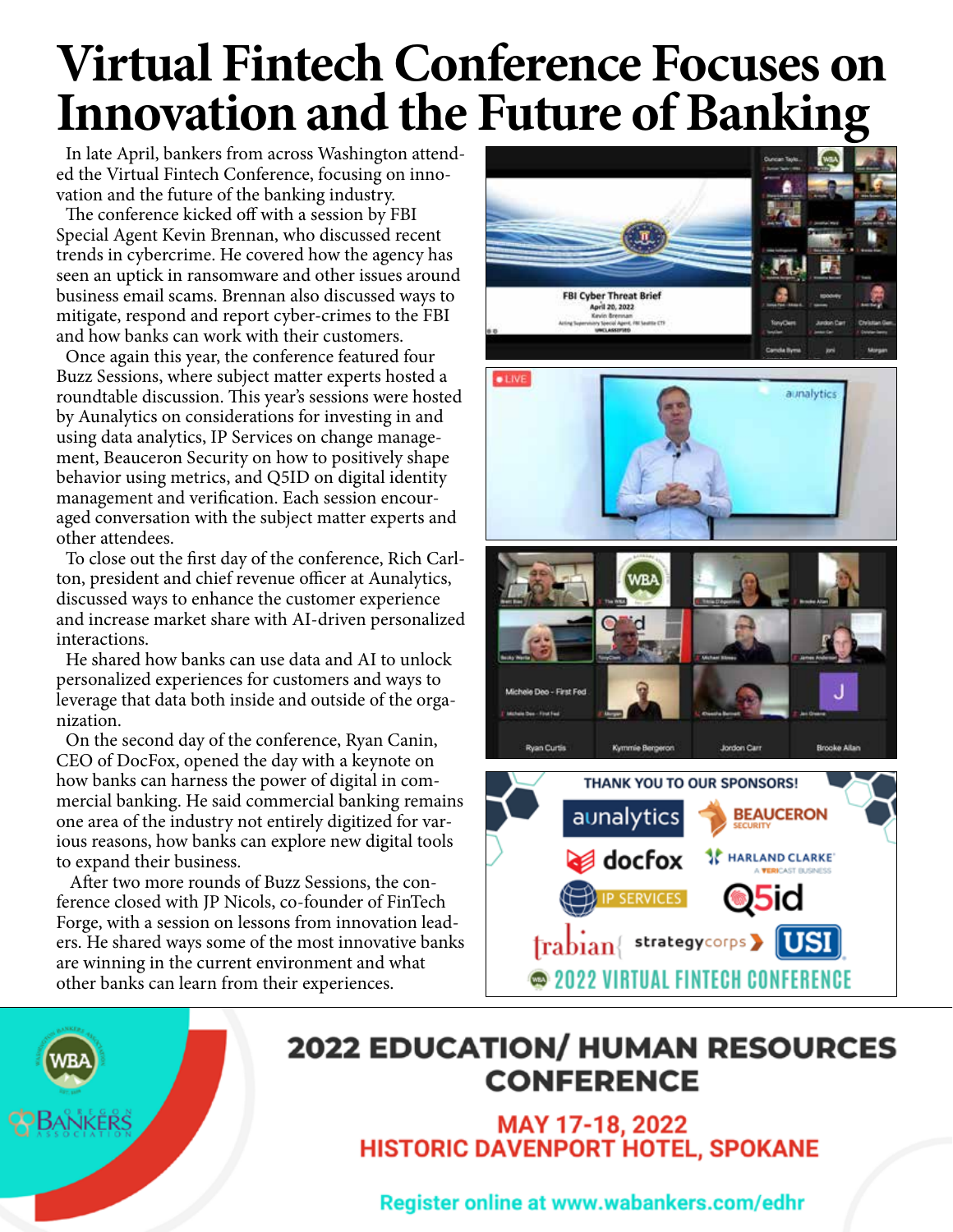# **Annual Convention Returns to Coeur d'Alene in July**

For the first time since 2019, our **Annual Convention** is returning in person this summer, and we invite you to join us at the gorgeous Coeur d'Alene Resort in July.

This year's Convention is cohosted by the Idaho, Nevada, and Oregon Bankers Associations on July 11-13.

The agenda features Mark Calabria, former head of the FHFA, economic advisor to Vice President Pence, and current senior advisor at The Cato Institute will be on hand to discuss his time in D.C. and an outlook for the industry. Joan Woodward, executive vice president of public policy for the Travelers Institute, will provide an economic and political update, highlighting her current work and her time working in Congress. Eric Snodgrass, principal atmospheric scientist at Nutrien Ag Solutions, will host a session about the wild side of weather and how changes to weather patterns will continue to impact bank clients.

The event will close with a conversation with Carmen Best, former Seattle Chief of Police, who was recently hired as Microsoft's director of global security risk operations. She will share her unique experiences of leading through challenging times and how to overcome crises and conflict.

Bankers are encouraged to make their room reservations at the Resort early, as limited space is available.

Learn more and register online at www.bankersconference.com/convention.

On May 10, the **Northwest Agriculture Conference** will return to the Three Rivers Convention Center in Kennewick. This conference features Curt Covington, senior director of institution credit at AgAmerica Lending, and Shawn Hackett, who will discuss how weather cycles, sunspots, and the pandemic influence ag markets.

The following day, bankers can attend a unique full-day **Ag Banker Training**, taught by Joel Lorenzen, former Chief Credit Officer at Farm Credit. This training was designed to help both new and experienced ag bankers gain a solid understanding of the current state of both



industries.

The **2022 Education/Human Resources Conference**

will be held at the Historic Davenport Hotel in Spokane on May 17-18. Cynthia Clay, CEO of NetSpeed Learning, will speak at the event on leading successful teams in a hybrid environment. Other sessions during the conference will cover coaching and how to rebuild and reboot corporate culture. The conference also includes specialized breakout sessions for education, training, and human resource professionals.

Registration is also open for this fall's **Virtual Credit Analyst Development Program** beginning in September and the **Retail Branch Manager Development Program** in October.

Bankers can also attend the **Women in Banking Conference** on October 28 at the Seattle Renaissance Hotel in downtown Seattle. This will be the first time the event is back in person since 2019 and will feature Lisa Fain of the Center for Mentoring Excellence with an interactive session on ways to build inclusive mentoring programs.

*Please visit the WBA website at www.wabankers.com for more information about registration for our upcoming programs.*

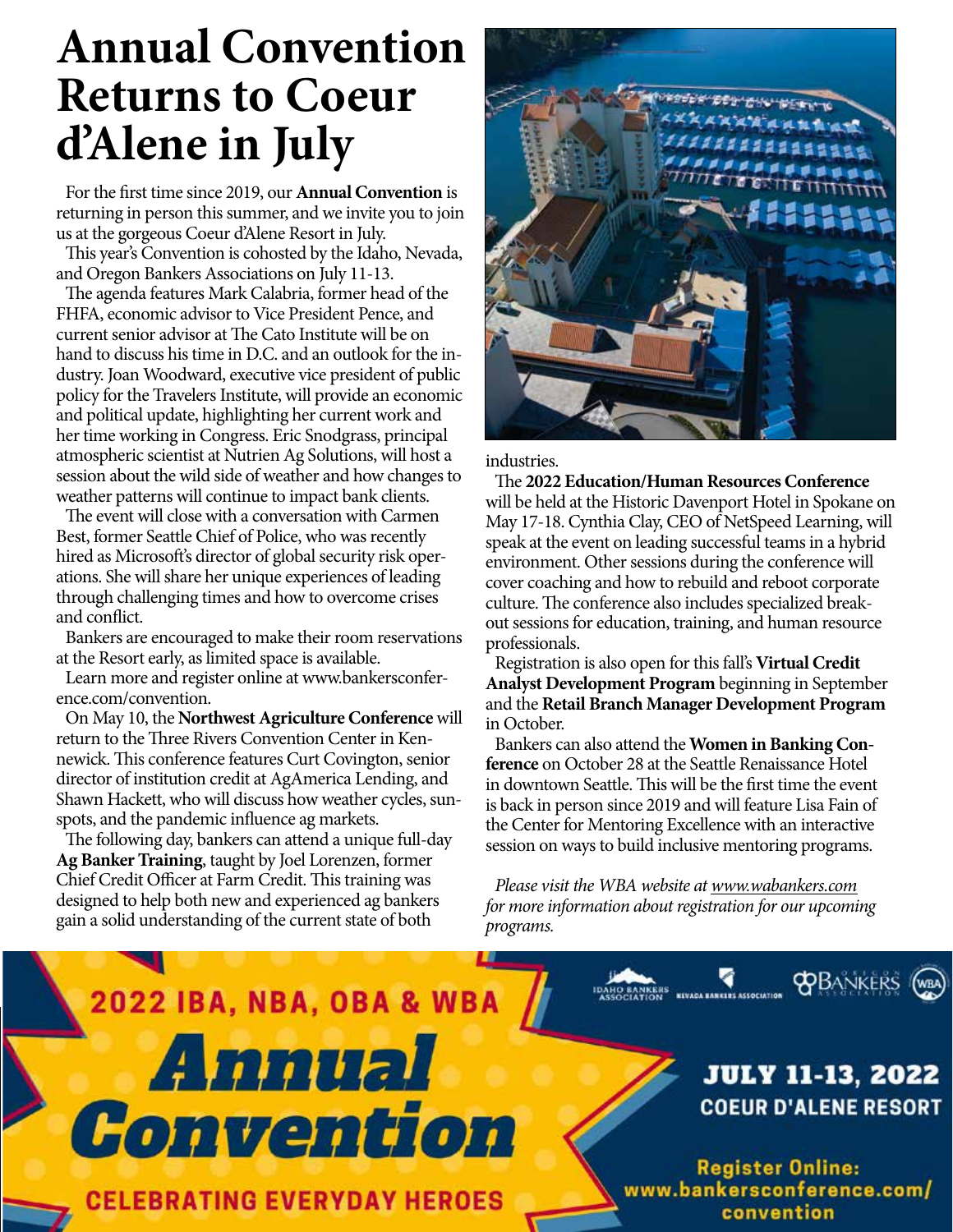



#### **WaFd Bank Hosts CommunitClean-UpUp in Seattle**

The WaFd team, Seattle Seawolves Rugby team, and Seattle Compassion Services took part in a community clean-up earlier this year.

The group bagged trash from two different locations in Fremont and talked with residents experiencing homelessness.

#### **U.S. Bank Volunteers at Food Lifeline**



Volunteers from U.S. Bank spent time working at Food Lifeline in late March.

The group helped sort food for distribution at the organization's warehouse.

#### **Peoples Bank Collects Items for United Way Whatcom County**



This spring, Peoples Bank hosted a collection drive for United Way Whatcom County, encouraging people to donate crayons and coloring books for local students.

The donations went to local nonprofits that focus on helping children and families.

#### **Seattle Bank Announces Partnership with Visit Seattle to Highlight Local Small Businesses**

Seattle Bank announced a new partnership with Visit Seattle to highlight local small businesses and diverse communities in late March.

The Community Partnership Program will support 20 locally owned businesses in Seattle's International District and Central District neighborhoods, including restaurants, cafes, and shops.

The partners worked with Intentionalist, the Central Area Collaborative, and the Chinatown-International District Business Improvement Area to identify selected businesses, focusing on establishments owned by women, people of color, and LGBTQ+ community members.

Twenty businesses will receive waived membership dues, funded by the bank, to join Visit Seattle's partnership network. Each company will receive district promotional support through Visit Seattle's marketing channels and access to referrals and leads from Visit Seattle to encourage visitors to dine and visit their stores.

Seattle Bank will also be offering each business complimentary financial consulting services.

"Seattle's small business owners are the heart of our city, and our path to recovery depends on giving them the right resources to thrive," said Mary Grace Roske, senior vice president of marketing communications and community relations for Seattle Bank. "It's something we should all have a stake in. That's why we built this cohort of mission-minded organizations to invest back in a stronger Seattle. The model we've developed with Visit Seattle will give our vibrant businesses the foundation to sustain and grow through this period of recovery and beyond."

#### **Peoples Bank Volunteers at Habitat for Humanity Store**



Members of the Peoples Bank Snohomish County team volunteered at the Habitat for Humanity Store this spring.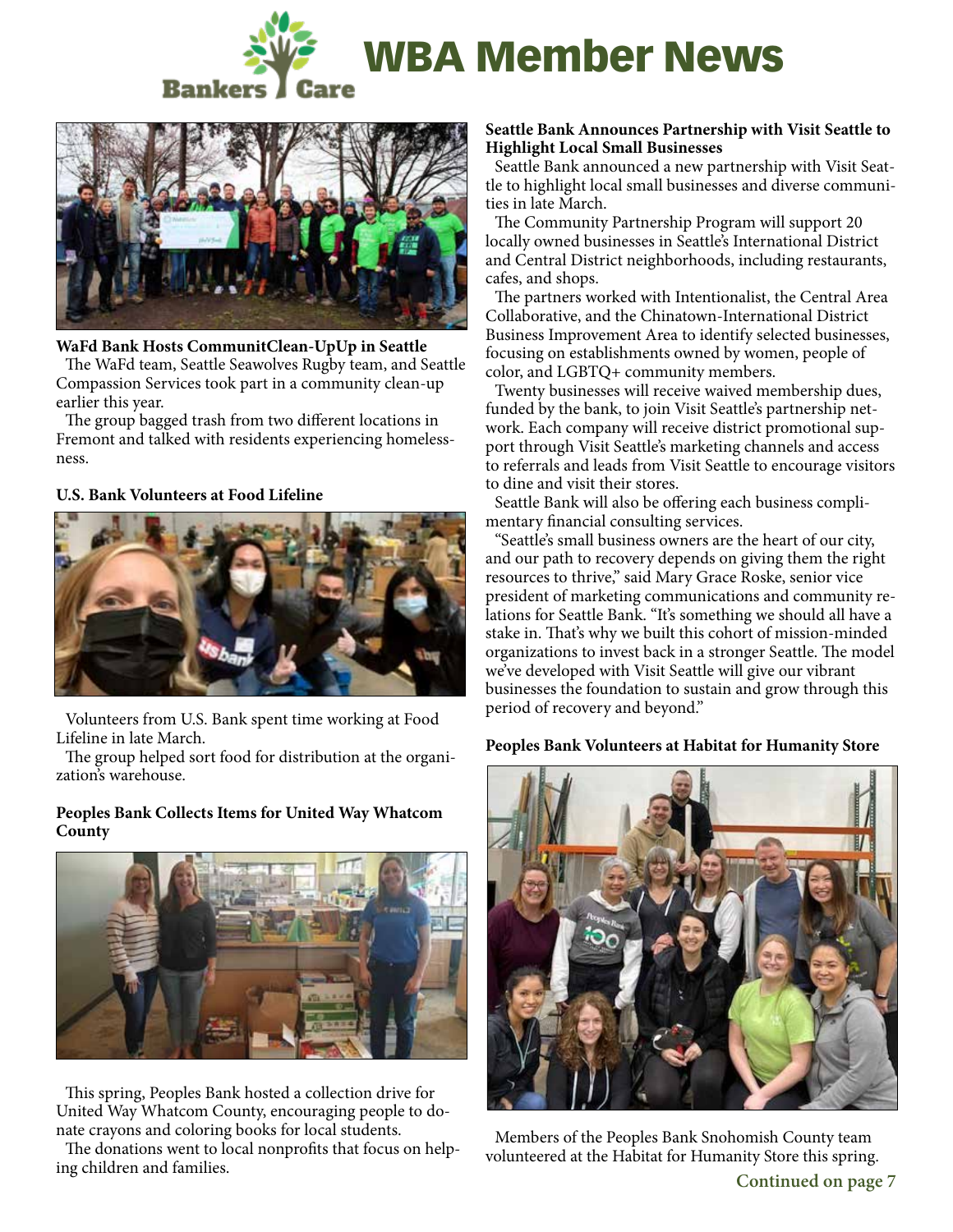#### **Continued from page 6**

The volunteers painted, unloaded, stocked, organized, and cleaned parts of the store.

#### **Cashmere Valley Bank Volunteers at Yakima Canyon Marathon**



Cashmere Valley Bank employees volunteered at the Yakima Canyon Marathon on April 2.

The team hosted the first runner's aid station at 3.2 miles into the run, encouraging them and offering support and supplies.

#### **JPMorgan Chase Invests \$1.95 Million in Seattle for Black Home Initiative**

JPMorgan Chase announced this spring that it would be investing \$1.95 million in the greater Seattle area with the Black Home Initiative (BHI) to increase Black homeownership in the next five years.

The investment is with the Black Home Initiative, part of a national effort to target racial inequalities at the core of the housing system from the Center for Community Investment at the Lincoln Institute of Land Policy.

The multi-sector initiative connects capital more effectively across six U.S. cities, including Seattle. Civic Commons is the convening organization for Seattle, and additional funding for the effort locally comes from Seattle Bank.

"Affordable housing and homeownership is a key factor to building generational wealth, but out of reach for far too many people, especially Black households," said Phyllis Campbell, Chairman of the Pacific Northwest at JPMorgan Chase. "At JPMorgan Chase, we're committed to helping address barriers to homeownership and are pleased to support Civic Commons as they work to create more paths toward owning a home."

The BHI will work to obtain new land, create new funding mechanisms aligned with the needs of developers, and target a variety of housing types and methods of sale. The work is guided by a core of eight community leaders from King and Pierce counties and a broad group of stakeholders who will serve on key advisory groups.



#### **1st Security Bank of Washington Donates to Port Angeles Symphony Orchestra**

The 1st Security Bank of Washington Port Angeles branch recently donated to the Port Angeles Symphony Orchestra's Adventures in Music (AIM) Program.

The AIM team visits local schools throughout Clallam County to share how music benefits us mentally and emotionally with students.

#### **Continued on page 11**

### **Industry News**

#### **New Hires**

Gary Zambor Vice President, Branch Manager, Sales Manager at 1st Security Bank of Washington

Kishana Griffin Implementation Manager at Coastal Community Bank

Jaylen Gilmore Vice President and Relationship Manager at Columbia Bank

Joseph Jensco Commercial Loan Officer at Sound Community Bank

Royal Prendergast Mortgage Loan Originator at Bank of the Pacific

Kathy Hruza Senior Vice President Loan Operations at Seattle Bank

Jeff Stegeman Senior Portfolio Strategist at KeyBank

#### Chris Neros

Executive Vice President and Chief Lending Officer at First Fed Bank

Andy Egloff Vice President and Commercial Loan Officer at SaviBank

Kevin Jones Vice President and Mortgage Loan Officer at Heritage Bank

Kelvin Zhang First Vice President and Director of Product Development at First Fed Bank

#### **Promotions**

Jessica Lutz Branch Manager at Kitsap Bank

#### **Board of Directors**

Kelly Nelson Kitsap Bank

#### **Retirements**

Debbie Larson Olympia Federal Savings

*Have Industry News to share with WBA? Email megan@wabankers.com or call (206) 344-3472.*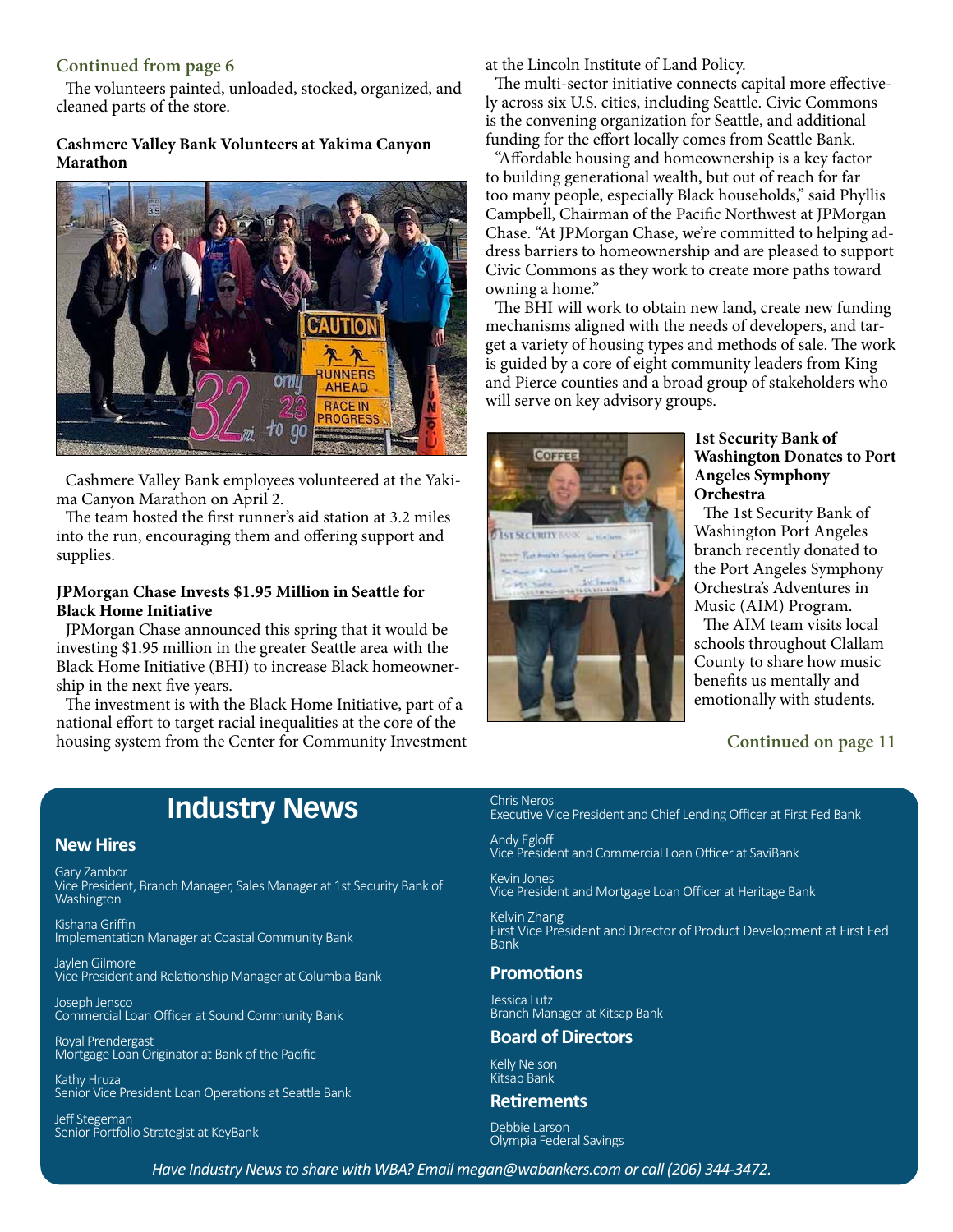## **Vericast Survey Finds Critical Gaps Between Financial Institutions and Consumers** WBA Endorsed Vendor: Harland Clarke, a Vericast Business

A recent annual survey conducted by Vericast found critical gaps between financial institutions and consumers, suggesting a struggling relationship.

Vericast's 2022 Financial Services TrendWatch report, which explores the challenges and opportunities facing U.S. financial institutions, found changes in privacy practices, consumer personalization expectations and lifestyle, social change and marketing innovation have created openings for financial institutions to better support consumer needs. More than 400 respondents from banks and credit unions and nearly 7,000 consumers were surveyed about their relationship, expectations, and experiences with their financial institutions.

"Consumers want great customer service, and they want their banks and credit unions to be a community partner," said Stephenie Williams, Vice President, Financial Institution Product and Strategy at Vericast. Gaining this type of insight is the first step for financial institutions toward building stronger relationships with their audience."

Through the survey, Vericast uncovered five marketing trends to watch this year that may close the gap between financial institutions and consumers, including:

- Change events threaten long-standing loyalty. While financial institutions consider mergers and acquisitions a key driver of inorganic growth, consumers see it differently. About 75% of consumers surveyed said they are very or somewhat likely to leave after a merger or acquisition event. Delivering best-in-class customer service is the key to long-term success, especially when loyalty is challenged.
- Streaming entertainment delivers new account acquisition tools. Many marketers and product managers struggle to find the right mix of marketing channels for increasing account growth. Traditional channels like social media, email and direct mail ranked high for usage and produce modest results, but the channel least used – connected TV (CTV) – is the most promising.



According to Leichtman Research Group, 80% of U.S. households have at least one CTV device.

- Expectations of privacy affect marketing strategies. This year, Google Chrome will become the final and largest major browser to eliminate third-party cookies, but marketing teams at financial institutions are largely unprepared for this change. According to survey results, fewer than one-third are ready for a cookie-less targeting strategy.
- Demand for corporate responsibility challenges marketing goals. When asked to rank their 2022 marketing goals, financial service marketers ranked local brand awareness in fifth place and social and environmental responsibility last (seventh place). Conversely, consumers ranked community and civic involvement and social responsibility high on their list of priorities (second and third place, respectively).
- Loans will be the market-making competitive battleground. Seventy-two percent of financial institutions identified acquisition as a primary driver of revenue this year. However, 86% of consumers surveyed are not inclined to make a switch. Consumers remain open to working with different financial institutions to secure home and auto loans.

View the full 2022 Financial Services TrendWatch report.



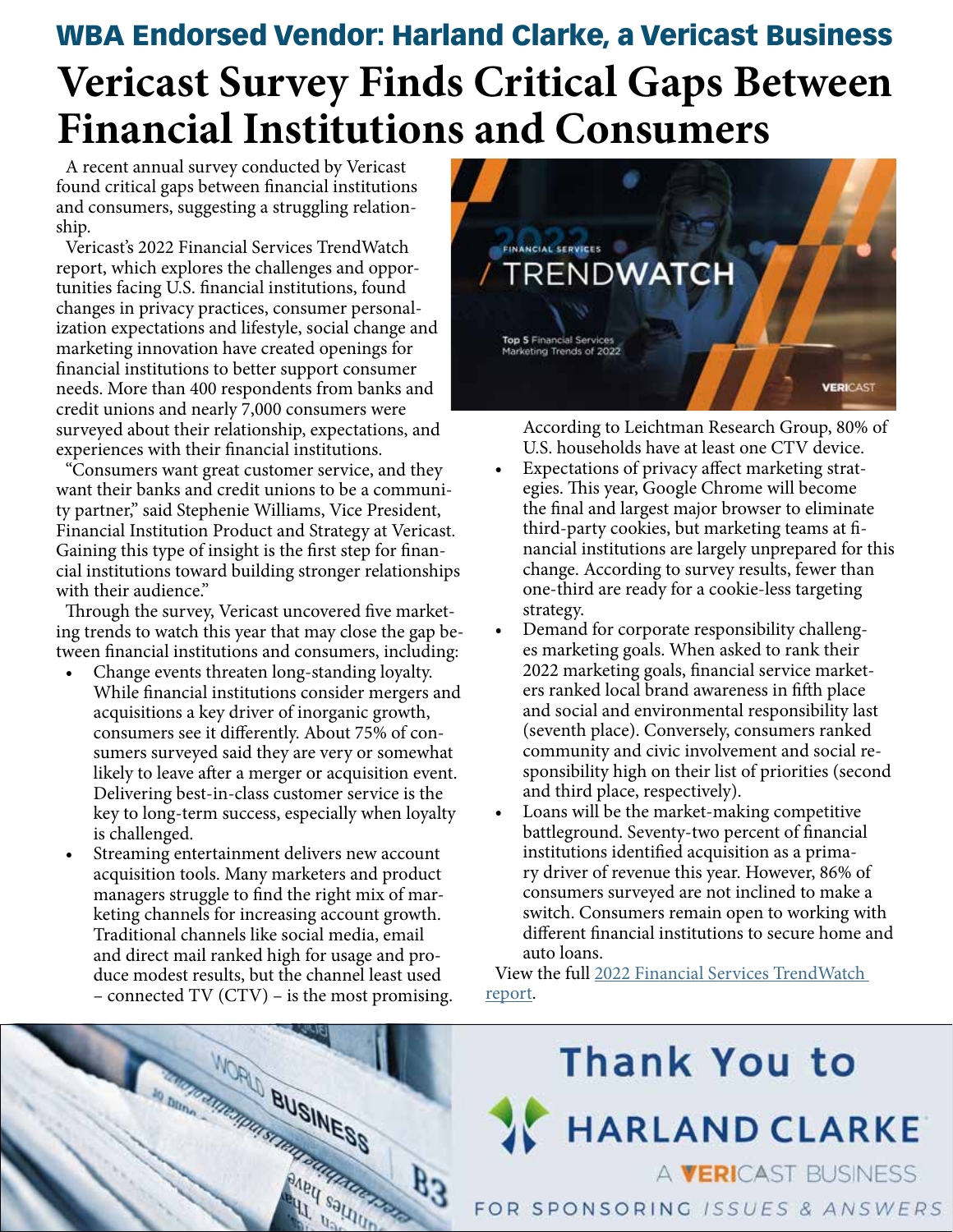### **Three Rs of a Successful Consumer-Focused Overdraft Strategy**

#### *By Mark Roe, Executive Vice President of National Sales, JMFA*

It is undeniable that the overdraft service environment has changed in the last two to three years. To minimize the impact of industry changes and recent market shifts, now is a great time for community banks to take a step back and re-evaluate their current overall overdraft strategy. Following are three key areas that can impact the degree to which your program meets consumer needs, simplify your next exam and help to avoid the risk of potential litigation.

#### **Reasonable fees**

When customers are aware of the fees associated with accessing liquidity to meet their household needs, they understand the value your overdraft program provides. Respondents in a study by McGuffin indicated that fees assessed in response to a customer's action (or inaction), such as overdrawing an account, are fairer than fees for services, like ATM usage and mobile banking. In other words, consumers were more accepting of fees they could control. What's more, simple and clear communication about fees reinforced respondents' trust in their financial institution.

An evaluation of your current fee structure should be based on several variables. Is the fee reasonable, compared to the cost of the item not being paid? How does it compare with other institutions in your market? If you haven't looked at your fee schedule in a few years, it's important to determine if it is still a fit for your market and responsive to what customers might be saying to your frontline staff about how it is impacting their situation.

Importantly, fee-based services should be offered to address an overdraft after lower-priced options—such as a transfer from a secondary account or line of credit have been used. The lowest-priced options should always precede the overdraft fee-based service.

Other issues to consider related to fees include the possibility of capping the number of overdraft items charged per day, setting an overdraft threshold—de minimis amount where no fee is charged, or offering a grace period to allow customers the chance to make things right, without charging them a fee. Additionally, offering a low-cost checking product without overdraft fees can give customers another choice to meet their specific financial needs.

#### **Responsible policies and procedures**

Transparency and full disclosure have always been key elements of what regulators expect from a fully compliant overdraft program. Recent criticism of undisclosed solutions by Consumer Financial Protection Bureau (CFPB) Director Raj Chopra makes this truer now than ever before.

Interestingly, the same large national banks that have made headlines for lowering or eliminating overdraft/ NSF fees have demonstrated a lack of transparency for how their overdraft program works, making it challenging for consumers to anticipate how their items may or may not be covered.

Having complete and correct processes in place such as Reg E requirements and neutral posting order to protect customers from multiple fees—along with easy-to-understand account disclosures is essential to preserving your customer relationships and protecting your bank from increased regulatory scrutiny and potential legal risk.

#### **Reliable communications**

Regulators demand that consumers are the focus of a compliant overdraft program. Full disclosure allows your customers to be knowledgeable about their options and maintain control over the fees they pay. A consumer-centric communications strategy with detailed information available from branch locations, a call center, website, via mobile banking app, as well as emails and letters—facilitates your customers' ability to avoid unexpected shortfalls and fulfill all their financial needs.

Effective staff training is the foundation of an effective communication strategy—or where one can fall apart if your staff lacks confidence regarding how to effectively explain your service and answer questions when there is something your customers don't understand. Plus, making sure information is provided equally across the board—not just to frequent overdraft users—gives customers more than just confidence, it strengthens loyalty on all fronts.

#### **It all adds up to a relevant service for customers' financial needs**

In the last few months, CFPB-regulated institutions have been promoting themselves for doing a good thing by eliminating overdraft fees. But where does that leave a consumer who is facing an emergency expense a few days before payday?

There is a place for a low-cost, no gotcha overdraft solution that your customers can rely on to solve occasional liquidity needs. And who better to provide that service than their trusted community bank.

If you have a transparent, user-friendly program that answers your customers' needs, while adhering to industry best practices, you're also doing a good thing. What's more, a re-evaluation of your program can ensure you're doing the right thing, based on the needs of your market and not what makes the evening news.

*JMFA provides community banks and credit unions comprehensive overdraft consulting with consumer-focused recommendations, data-driven intelligence and a 100% compliance guarantee to address your evolving needs. To learn more, please visit www.JMFA.com or call (800) 809- 2307.*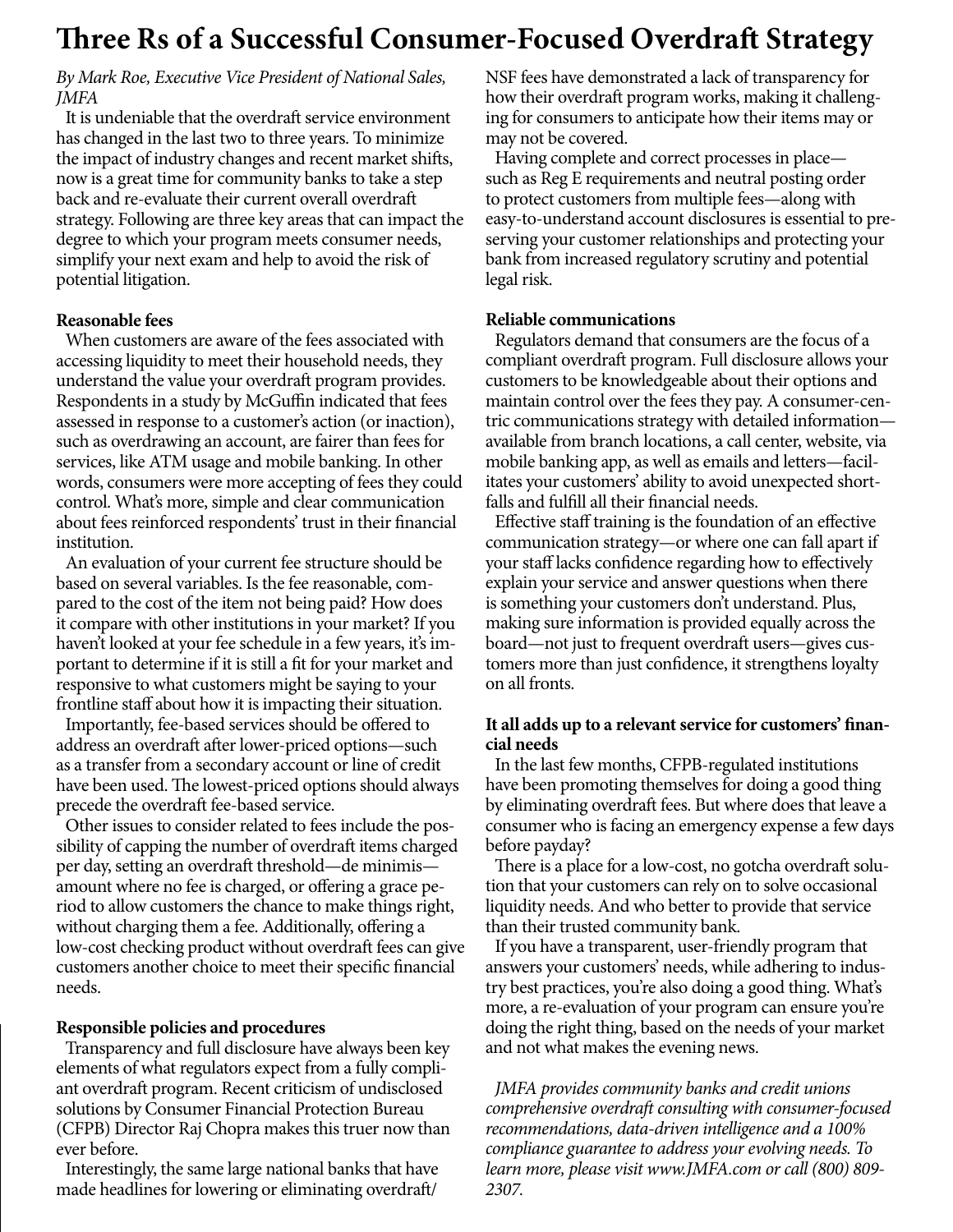# **ServisFirst Bank Earns Endorsement from WBA For Agent Credit Card Program**

ServisFirst Bank, a subsidiary of ServisFirst Bancshares (NYSE:SFBS), earns exclusive statewide endorsement by the Washington Bankers Association (WBA) for the Agent Credit Card program offered by ServisFirst Bank.

ServisFirst Bank is a full-service correspondent

provider and currently issues cards for over 140 community banks across the country, including many that have recently converted from other agent credit card programs. Through the program, WBA members will be able to issue cred-



a card program focused on customer service and transparency, which we are proud to offer. We are tremendously excited to be able to support the state banking associations by offering a program that will help their members offer quality products and solutions to their customers."

it cards to their customers, both commercial and retail, with their own bank's logo.

The Washington Bankers Association Professional Services (PROS) board of directors approved the endorsement, citing ServisFirst Bank's innovative product offerings, customer service, and transparency on pricing. ServisFirst Bank provides a simple, straightforward program that includes credit card marketing and portfolio management services at no cost to Washington Bankers Association member banks.

"We are excited to be able to offer our members a high-quality agent credit card program through our partnership with ServisFirst Bank," states Glen Simecek, President and CEO of the Washington Bankers Association. "ServisFirst has a proven success record. I have confidence that they will deliver the same quality of service here in Washington that has enabled them to succeed in other states."

ServisFirst Bank is also the exclusive agent credit card program for the American Bankers Association.

"We started self-issuing credit cards in 2011 because we weren't satisfied with any of the programs on the market," states Rodney Rushing, ServisFirst Bank Executive Vice President and Chief Operating Officer. "We knew that other banks also wanted

For more information regarding the endorsement or to speak to a representative of ServisFirst Bank, please contact Krista Conlin, Krista@KCProjects. net. For more about ServisFirst Bank, please visit www.servisfirstbank.com.

*ServisFirst Bank is a full-service commercial bank focused on commercial banking, correspondent banking, cash management, private banking and the professional consumer market, emphasizing competitive products, state of the art technology and a focus on quality service. Recently, the Bank announced its assets exceed \$15 billion. The Bank offers sophisticated cash management products, Internet banking, home mortgage lending, remote deposit express banking, and highly competitive rates.* 



?ROS ROFESSIONAL SERVICES INC.

## **PRODUCTS & SERVICES FOR YOUR BUSINESS**

Learn more about our endorsed vendors online at www.wabankers.com/pros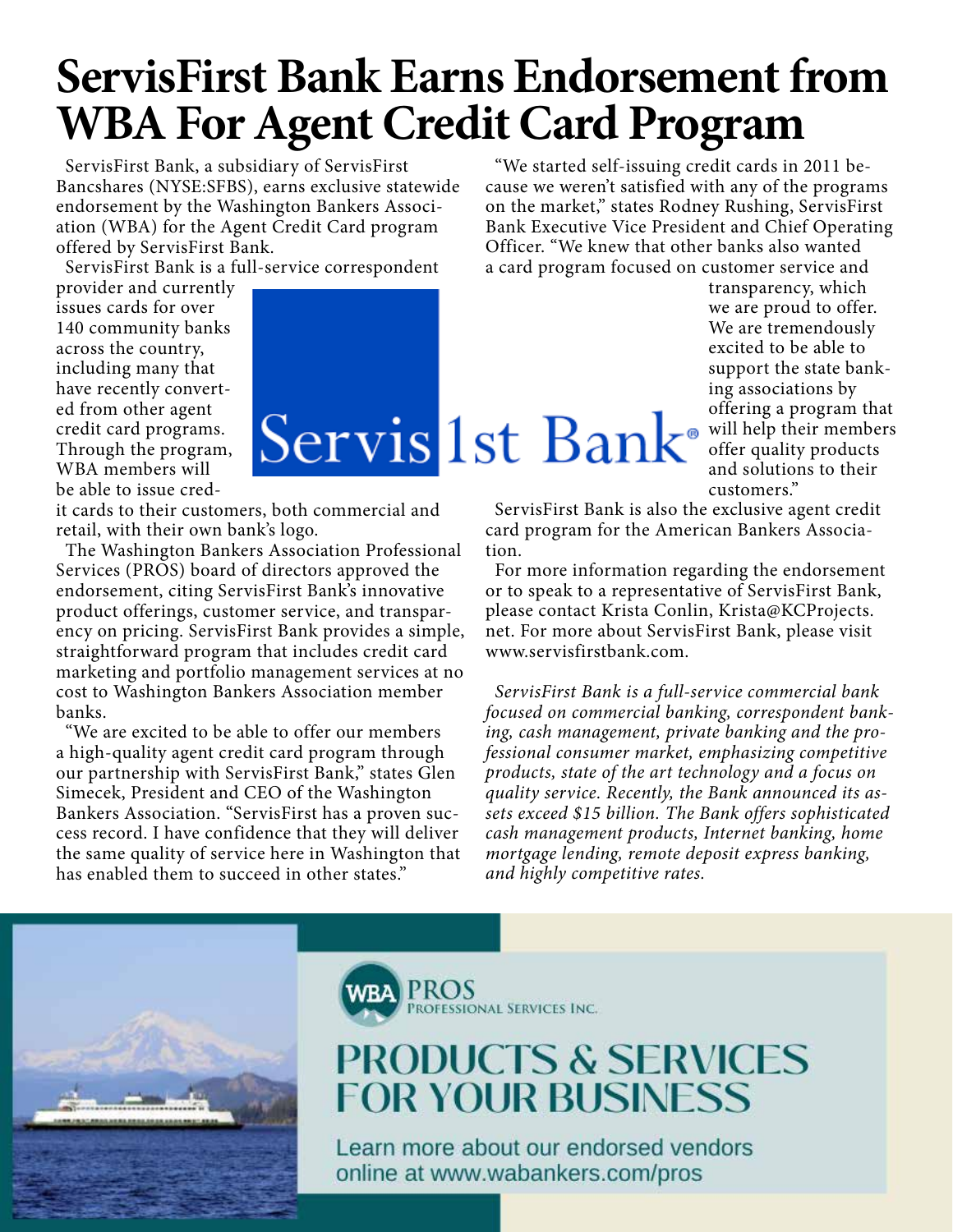#### **Continued from page 7**



#### **Columbia Bank Volunteers at Food Lifeline**

Members of the Columbia Bank team recently volunteered at Food Lifeline.

The group sorted enough food to put together over 2,900 meals for people experiencing hunger.

"It was a privilege to get involved with an organization doing so much good in our community," said Matt Hrdlicka, vice president, and relationship manager at Columbia Bank.

#### **Sound Community Bank Donates to HopeSparks**



Sound Community Bank announced in early April a \$2,500 donation to HopeSparks.

HopeSparks serves children and families in Pierce County who face trauma, abuse, and overwhelming life challenges. This year the organization is celebrating its 125th anniversary.

**U.S. Bank Spokane Branch Manager Organizes Donations, Care Packages for Ukraine**



When the war in Ukraine began in late February, U.S. Bank branch manager Dmitriy Grishko was worried about his family, including his cousin Sergey, who the crisis had impacted.

Wanting to do something to help, he connected with a friend from church and began organizing an effort to send care packages to Ukraine. The kits include clothing, shaving, soap, sleeping bags, first-aid, and more.

The community responded quickly, and to date, they have sent over 225 care packages and more than \$31,000 in financial aid to Ukraine. They were also able to provide medical supplies to a hospital and funding to help rescue children stranded in

an orphanage. Most of the monetary donations have provided immediate assistance with food, shelter, and the cost of fuel and transportation.

"It was breaking my heart to see what was happening," Grishko said. "Sergey's story is one of many, and I felt called to action – to find a way that I could help."

Grishko and friends have also partnered with local schools to provide pictures, letters, and activities to keep families busy.

Ryan Eskelson, U.S. Bank district manager, said Grishko is someone who "spreads positivity regardless of the circumstances. He sees what can be accomplished and inspires others to do the same."

Other U.S. Bank employees throughout the U.S. have responded similarly, taking in refugees and providing donations. In March, the bank announced a \$100,000 donation to the Red Cross and is matching gifts for U.S.-based employee contributions to organizations supporting Ukraine's humanitarian relief efforts.

#### **First Fed Bank Honored with Organization Legacy Award from Port Angeles Chamber of Commerce**



In mid-April, the Port Angeles Chamber of Commerce announced that First Fed Bank earned the organization's 2021 Organization Legacy Award.

The award recognizes the company's work supporting Port Angeles, including the bank's volunteerism and commitment to the community.

#### **Wells Fargo Expands Partnership to Advance Racial Equity in Homeownership**

In mid-April, Wells Fargo announced it would be expanding its partnership with several organizations to help advance racial equity in homeownership across the country through developing a Special Purpose Credit Program. The program will help minority homeowners whose mortgages are serviced by Wells and refinance those mortgages.

The bank is committing \$150 million to lower mortgage rates and reduce refinancing costs to help homeowners.

The bank will also expand its partnerships with the National Urban League and UnidosUS to broaden community outreach efforts for this and other programs. Through the Wells Fargo Foundation, the bank is committing \$60 million in Wealth Opportunities Resorted Through Homeownership grants to support 40,000 homebuyers of color in eight of the bank's markets. The grants will run through 2025 and helps fund public-private partnership to develop and implement plans to address the root causes of homeownership gaps.

*If you have WBA member news to share, please email Megan Managan at megan@wabankers.com. Submissions are run on a space available basis.*